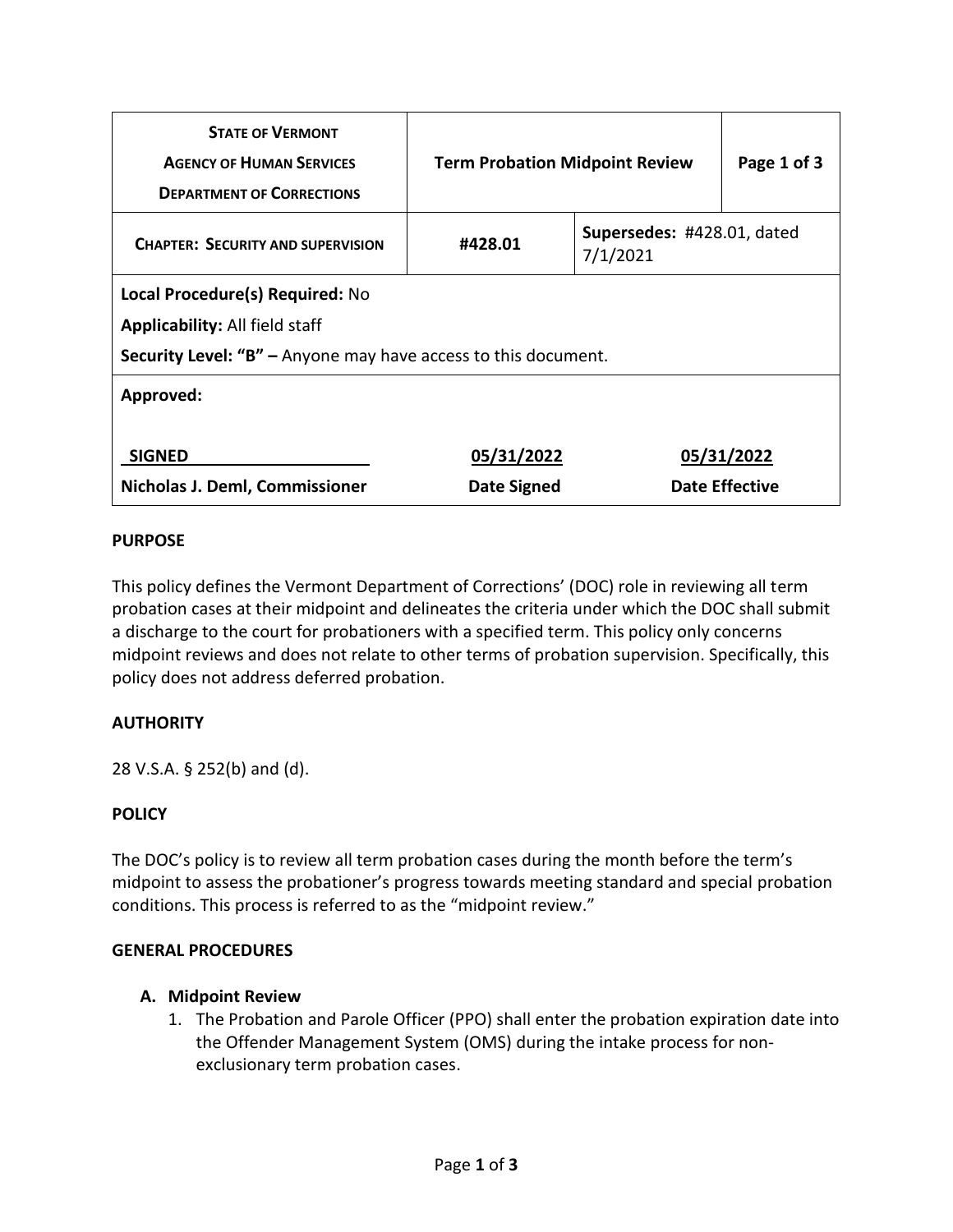- 2. The PPO shall confirm that the probationer's charge is not a disqualifying offense enumerated in the appendix of this policy.
- 3. The PPO shall document whether the probationer's charge is a disqualifying offense in OMS.

# **B. Criteria for Discharge at Midpoint**

- 1. The PPO shall submit to the court a motion to discharge the probationer at the end of the month prior to the midpoint, or any time afterward, when the following criteria are met:
	- a. The probationer:
		- i. Is not pending a criminal charge or violation of probation complaint; or
		- ii. Is pending a criminal charge or violation of probation complaint and the PPO determines that the probationer's discharge has minimal to no impact on the safety of the public or victim(s). If the PPO proceeds with a motion to discharge the probationer, they shall document the pending charges or probation violation in the motion to the court.
	- b. The court found that the probationer did not violate their conditions of probation in the six months prior to the review;
	- c. The probationer is not serving a sentence for committing a crime specified in 13 V.S.A chapter 19, subchapter six and seven (domestic assault and stalking respectively); 13 V.S.A. chapter 72, subchapter one (sexual assault); or 13 V.S.A. § 2602 (lewd or lascivious conduct with child); and
	- d. The probationer completed all required rehabilitative, or risk reduction services, which have a set duration that is knowable at the time of sentencing. For example, safe driving courses, or batterer intervention programming have a predetermined set number of classes that the probationer must attend.
- 2. When the midpoint review is complete, the PPO shall document in OMS:
	- a. Their midpoint review discharge determination; and
	- b. The court's midpoint review determination, if submitted for the court's review.

## **C. Scope**

- 1. The PPO shall file any violations of probation conditions in accordance with this policy.
- 2. If the probationer is not compliant and continues to pose a safety risk to the public or victim(s), the PPO shall file a violation prior to the midpoint review.
- 3. If the probationer's discharge would pose a foreseeable risk to the safety of the public or victim(s), the PPO shall notify the State's Attorney of their concern.

## **D. Victim Notification**

- 1. The victim advocates in the State's Attorney's Office shall make a reasonable effort to notify any victims of a probationer's term.
- 2. The PPO shall notify the DOC Victim Services Staff, if assigned, of the filed midpoint review, and potential probation expiration, in accordance with the policy on victim/survivor services and support.